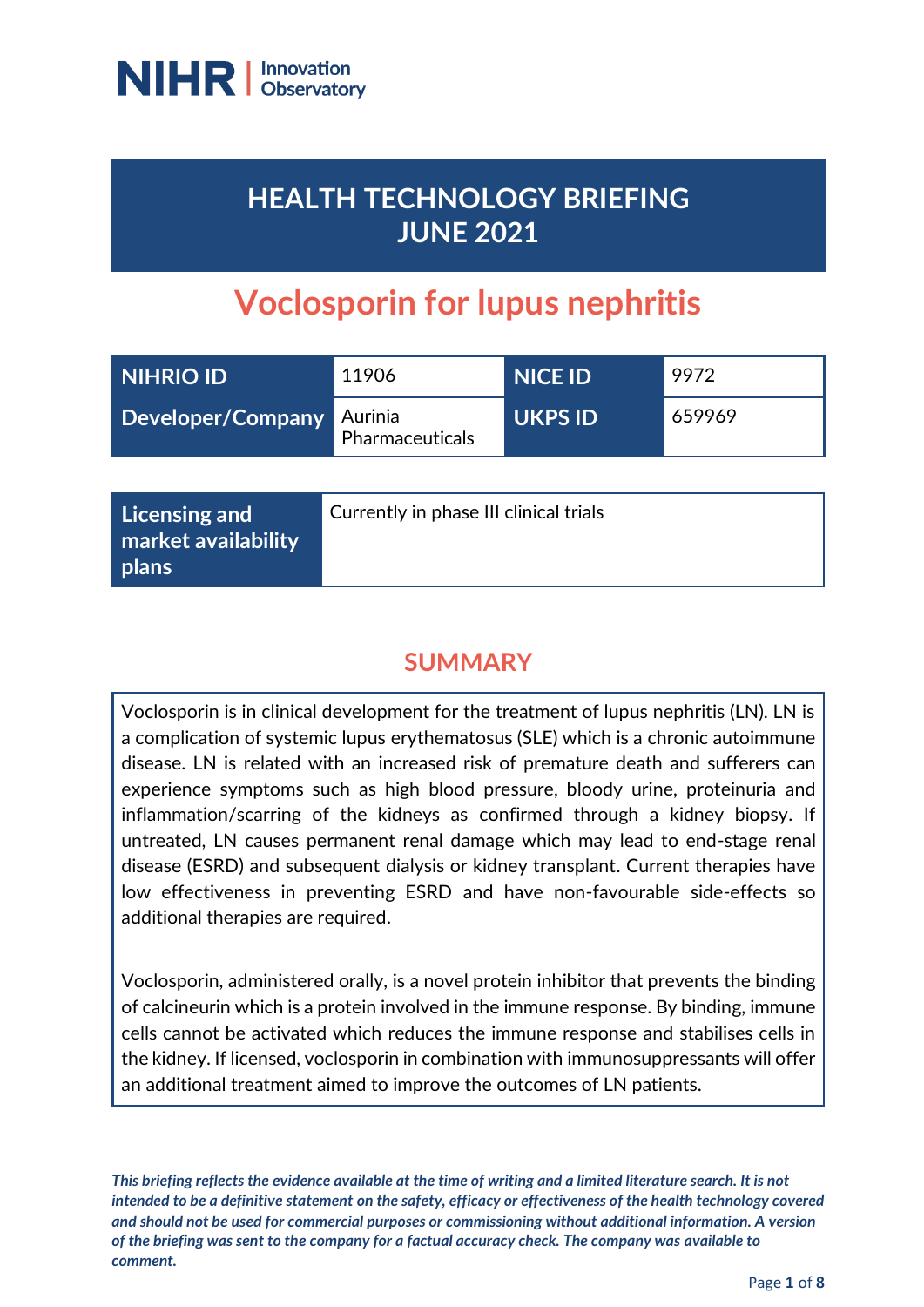## **PROPOSED INDICATION**

Adult patients with active lupus nephritis (LN).<sup>1</sup>

## **TECHNOLOGY**

#### **DESCRIPTION**

Voclosporin (ISA247, Lukpynis) is a novel calcineurin inhibitor. It is structurally similar to cyclosporin-A (CsA) except for a modification of a functional group on amino acid–1 of the molecule. Voclosporin is an immunosuppressant, with a synergistic and dual mechanism of action. By inhibiting calcineurin, voclosporin blocks IL-2 expression and T-cell mediated immune responses and stabilizes the podocyte in the kidney.<sup>2</sup>

In the phase III clinical trial (AURORA, NCT03021499), voclosporin was administered orally in 23.7mg doses, twice daily.<sup>1</sup>

#### **INNOVATION AND/OR ADVANTAGES**

In phase III trials, patients treated with voclosporin in combination with mycophenolate mofetil (MMF) and rapidly tapered low dose steroids had a significantly higher complete renal response rate, compared with placebo (73 [41%] of 179 patients *vs* 40 [23%] of 178 patients; OR 2·65; 95% CI 1·64–4·27; p<0·0001). More patients in the voclosporin group than in the placebo group achieved an Urine protein / creatinine ratio (UPCR) of 0.5mg/mg or less (116 [65%] of 179 patients vs 78 [44%] of 178 patients) and the time to reach this threshold was significantly shorter for the voclosporin group ( $p$ <0.001). (UPCR is a standard measurement used to monitor proteinuria).<sup>1</sup>

## **DEVELOPMENT STATUS AND/OR REGULATORY DESIGNATIONS**

Voclosporin does not currently have Marketing Authorisation for any indication in the EU/UK.

Voclosporin has been studied in phase II/III clinical trials for dry eye disease, psoriasis and in kidney transplantation.<sup>3</sup>

## **PATIENT GROUP**

#### **DISEASE BACKGROUND**

Lupus nephritis (LN) is a frequent renal complication of systemic lupus erythematosus (SLE) which occurs in approximately 33% of SLE patients.<sup>4</sup> SLE is a chronic, multifaceted, autoimmune disease which is characterised by loss of self-tolerance to nuclear autoantigens leading to lymphoproliferation, autoantibody production, immune complex disease and multiorgan tissue inflammation.<sup>5</sup> LN occurs when there is renal involvement in the SLE disease course, which can range from low levels of proteinuria (protein in urine) to acute glomerulonephritis (inflammation of the glomeruli in the kidney) and renal failure.<sup>6</sup>

LN is associated with high blood pressure, haematuria (blood in urine), proteinuria and inflammation / scarring of the kidneys as confirmed through a kidney biopsy and is associated with increased risk of premature death. The usual disease course of LN involves a number of flares of disease and subsequent periods of quiescence.<sup>7</sup> Patients can experience symptoms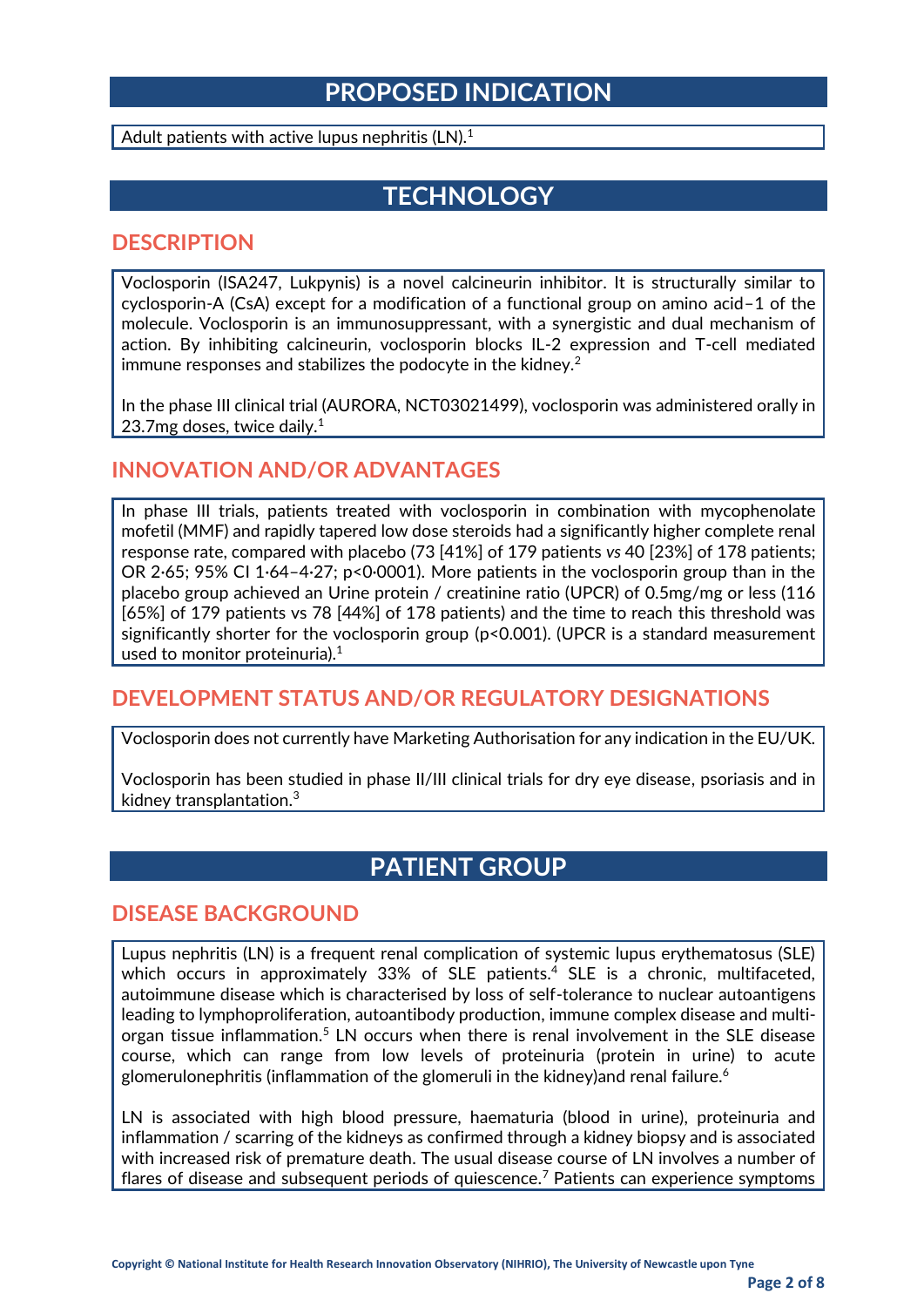such as oedema (swelling) mainly in the extremities or the eyes, foamy urine, increased urination and high blood pressure. If untreated, LN causes permanent renal damage which may lead to end-stage renal disease (ESRD). If a patient develops ESRD or kidney failure, they would require regular dialysis or a kidney transplant.<sup>8</sup>

While the specific mechanisms of pathogenesis are still being elucidated, studies have shown that immune complex deposition, complement pathway activation and local inflammatory responses from renal cells play a role in LN development.<sup>7</sup> Immune complex deposits in glomerular areas consisting of immunoglobulins are a diagnostic hallmark of LN and activate local proinflammatory effects in renal cells. This inflammation damages the kidney and can lead to glomerulonephritis and nephrotic syndrome. Additionally, immune complex deposition activates the complement system which directly causes renal inflammation and immunopathology. 5

Patients with LN have poorer quality of life than those with SLE but without LN, with disease symptoms, medication, emotional health, body image and life goals being specific areas of concern amongst this patient group. $^9$ 

## **CLINICAL NEED AND BURDEN OF DISEASE**

Gender is considered one of the strongest risk factors for the development of SLE. Around 90% of studies containing SLE patients contain all-female populations and the incidence of SLE in females is approximately 5.8 times higher than that of males (8.34 per 100,000 per year for females compared to 1.44 per 100,000 per year for males). In a retrospective cohort study that included data from 1999 to 2012, the incidence of SLE peaked in females aged 40-49 years, whereas the peak age in males was 60-69 years..<sup>10,11</sup>

In 2012, the prevalence of SLE was 97 per 100,000 people in the UK.<sup>11</sup> Of these people, approximately one third will develop LN throughout the disease period.<sup>4</sup> Based on the population estimates for the UK (mid-2019), the number of expected adult patients with diagnosed LN is 16,548.<sup>12</sup>

Using 2019/20 hospital episode statistics, SLE (ICD-M32) accounted for 6,644 finished consultant episodes (FCE), 5,982 admissions and 7,584 FCE bed days.<sup>13</sup>

## **PATIENT TREATMENT PATHWAY**

#### **TREATMENT PATHWAY**

The main goal for managing and treating LN is to reduce proteinuria in order to preserve longterm renal function, prevent flare of disease, avoid treatment-related side effects and improve patient quality of life. It is recommended that LN patients are treated in specialist healthcare centres by a nephrologist or experienced rheumatologist.<sup>14</sup>

#### **CURRENT TREATMENT OPTIONS**

There is no current licensed standard of care in the UK for LN. Patients are treated with products off label such as corticosteroids, calcineurin inhibitor drugs (cyclosporine, tacrolimus), cyclophosphamide, mycophenolate mofetil (MMF), rituximab or belimumab.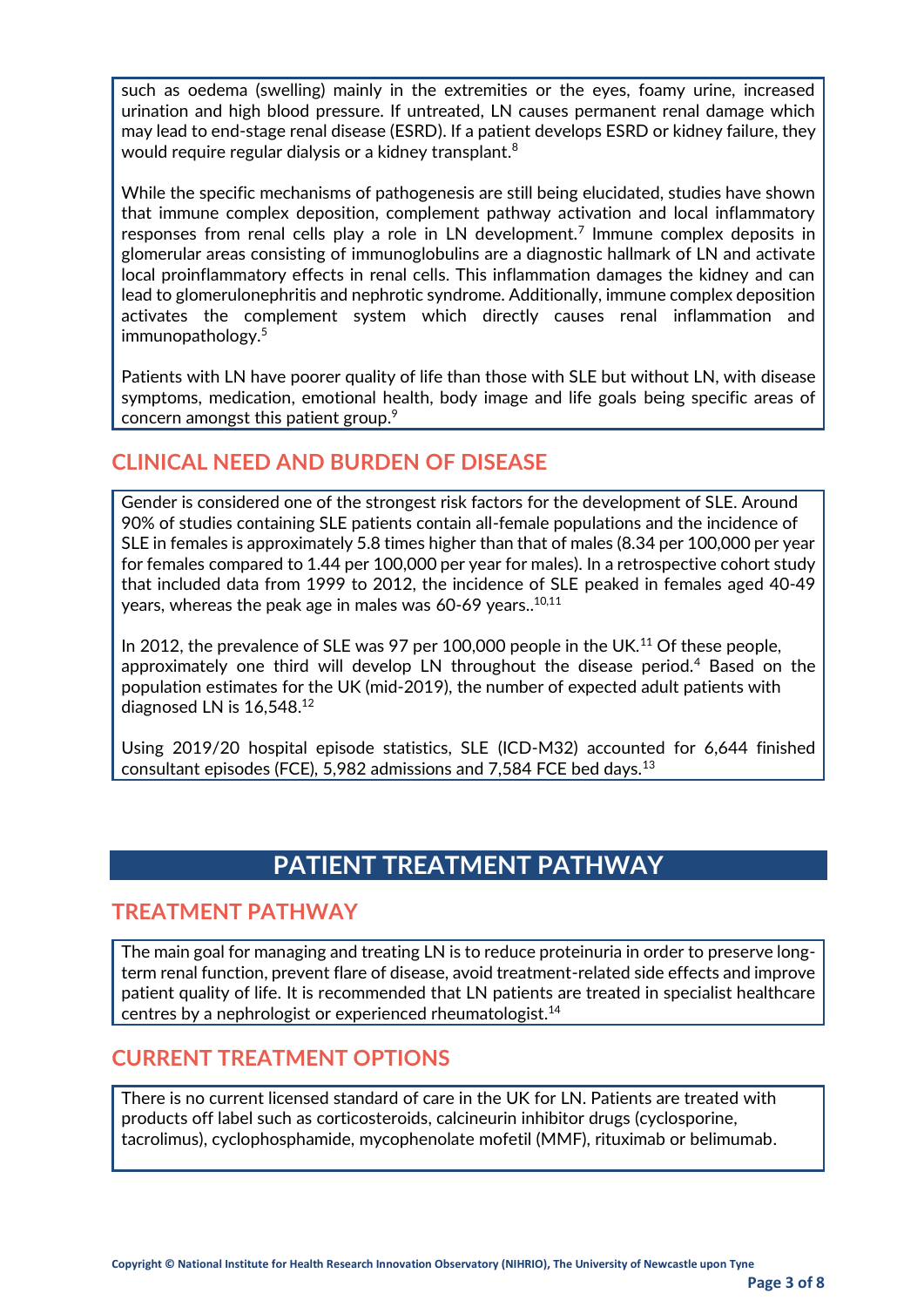In patients that do not respond to treatment and develop ESRD, it is possible to ameliorate symptoms with dialysis and/or renal transplantation. $^{\rm 4,14}$ 

## **PLACE OF TECHNOLOGY**

If licensed, voclosporin will offer an additional treatment to the current standard of care for adult patients LN.

|                         | <b>CLINICAL TRIAL INFORMATION</b>                                                                                                                                                                                                                                                                                                                                                                                                                                                                                                                                                                                                                                                   |  |
|-------------------------|-------------------------------------------------------------------------------------------------------------------------------------------------------------------------------------------------------------------------------------------------------------------------------------------------------------------------------------------------------------------------------------------------------------------------------------------------------------------------------------------------------------------------------------------------------------------------------------------------------------------------------------------------------------------------------------|--|
| <b>Trial</b>            | AURORA 1; NCT03021499; A randomized, controlled<br>double-blind study comparing the efficacy and safety of<br>voclosporin (23.7 mg twice daily) with placebo in achieving                                                                                                                                                                                                                                                                                                                                                                                                                                                                                                           |  |
|                         | renal response in subjects with active Lupus Nephritis<br>Phase III - completed                                                                                                                                                                                                                                                                                                                                                                                                                                                                                                                                                                                                     |  |
|                         | Location(s): 4 EU countries, USA, Canada and other countries<br>Study completion date: October 2019                                                                                                                                                                                                                                                                                                                                                                                                                                                                                                                                                                                 |  |
| <b>Trial design</b>     | Randomized, parallel assignment, quadruple-blinded,<br>placebo-controlled                                                                                                                                                                                                                                                                                                                                                                                                                                                                                                                                                                                                           |  |
| Population              | N= 357; 18-75 years old; evidence of active nephritis                                                                                                                                                                                                                                                                                                                                                                                                                                                                                                                                                                                                                               |  |
| Intervention(s)         | Voclosporin<br>twice<br>daily<br>23.7mg<br>$(BID)$ ,<br>orally<br>$\pm$<br>Mycophenolate Mofetil and oral steroids                                                                                                                                                                                                                                                                                                                                                                                                                                                                                                                                                                  |  |
| Comparator(s)           | Matched placebo                                                                                                                                                                                                                                                                                                                                                                                                                                                                                                                                                                                                                                                                     |  |
| Outcome(s)              | The number of subjects achieving renal response [Time<br>frame: 52 weeks]                                                                                                                                                                                                                                                                                                                                                                                                                                                                                                                                                                                                           |  |
|                         | See trial record for full list of other outcomes                                                                                                                                                                                                                                                                                                                                                                                                                                                                                                                                                                                                                                    |  |
| Results (efficacy)      | The primary endpoint of complete renal response at<br>week 52 was achieved in significantly more patients<br>in the voclosporin group than in the placebo group (73<br>[41%] of 179 patients vs 40 [23%] of 178 patients;<br>odds ratio 2.65; 95% CI 1.64-4.27; p<0.0001). <sup>15</sup><br>Secondary endpoints were achieved in significantly<br>more patients in the voclosporin group than in the<br>placebo group; these included renal response at 24<br>weeks, partial renal response at 24 weeks, partial<br>renal response at 52 weeks, time to Urine Protein<br>Creatinine Ratio (UPCR) to decrease to 0.5,g/mg or<br>less and time to 50% reduction of UPCR. <sup>1</sup> |  |
| <b>Results (safety)</b> | The adverse event profile was balanced between the<br>two groups; serious adverse events occurred in 37<br>(21%) of 178 in the voclosporin group and 38 (21%)<br>of 178 patients in the placebo group.<br>The most frequent serious adverse event involving<br>infection was pneumonia, occurring in 7 (4%) patients<br>in the voclosporin group and in 8 (4%) patients in the<br>placebo group.<br>A total of six patients died during the study or study<br>follow-up period (one [<1%] patient in the voclosporin<br>group and five [3%] patients in the placebo group).                                                                                                         |  |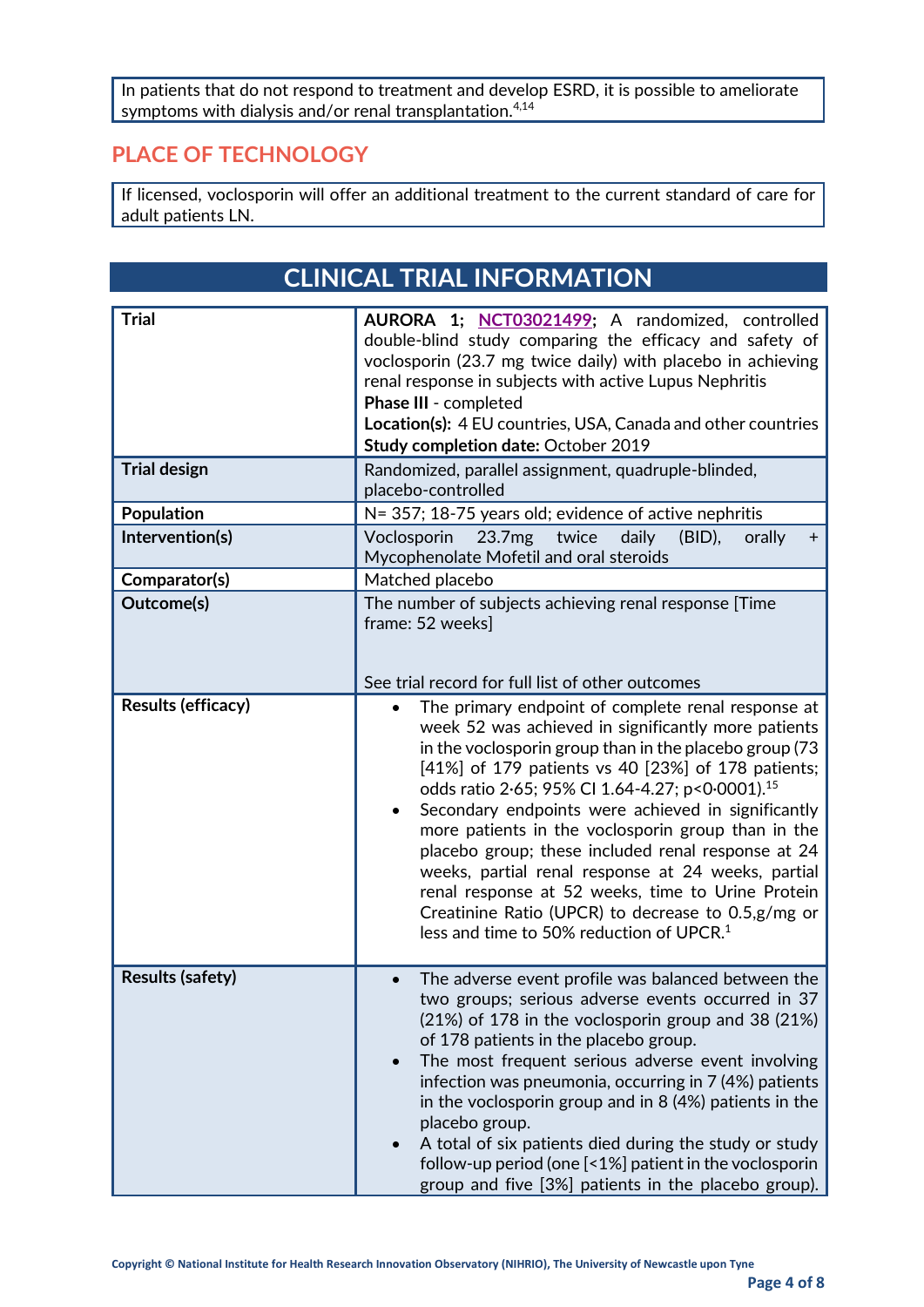|  | treatments. <sup>15</sup> |  |  | by the investigators to be related to the study |
|--|---------------------------|--|--|-------------------------------------------------|

| <b>Trial</b>            | AURORA 2; NCT03597464; Aurinia Renal Response in Lupus<br>With Voclosporin.<br>Phase III - Active, not recruiting<br>Location(s): USA<br>Primary Completion Date: August 2021                                                                                                                                                                                                                                                                                                                                                                                                                                                                                                                                                                                                                                                                                                              |
|-------------------------|--------------------------------------------------------------------------------------------------------------------------------------------------------------------------------------------------------------------------------------------------------------------------------------------------------------------------------------------------------------------------------------------------------------------------------------------------------------------------------------------------------------------------------------------------------------------------------------------------------------------------------------------------------------------------------------------------------------------------------------------------------------------------------------------------------------------------------------------------------------------------------------------|
| <b>Trial design</b>     | Randomized, parallel assignment, double-blinded, placebo-<br>controlled                                                                                                                                                                                                                                                                                                                                                                                                                                                                                                                                                                                                                                                                                                                                                                                                                    |
| Population              | N= 216; 18-75 years old; evidence of active nephritis;<br>subjects who have completed 52 weeks of treatment with<br>study drug in the AURORA 1 study                                                                                                                                                                                                                                                                                                                                                                                                                                                                                                                                                                                                                                                                                                                                       |
| Intervention(s)         | Voclosporin 23.7mg twice daily, orally + MMF (1g, BID) + oral<br>steroids                                                                                                                                                                                                                                                                                                                                                                                                                                                                                                                                                                                                                                                                                                                                                                                                                  |
| Comparator(s)           | Matched placebo                                                                                                                                                                                                                                                                                                                                                                                                                                                                                                                                                                                                                                                                                                                                                                                                                                                                            |
| Outcome(s)              | Adverse events (AE) profile and routine biochemical<br>and haematological assessments. [Time frame: 36<br>months]<br>See trial record for full list of other outcomes                                                                                                                                                                                                                                                                                                                                                                                                                                                                                                                                                                                                                                                                                                                      |
| Results (efficacy)      | Mean UPCR at pre-treatment (AURORA 1) baseline<br>$\bullet$<br>was 3.94 mg/mg in the voclosporin arm ( $n=116$ ) and<br>3.87 mg/mg in the control arm ( $n=100$ ). The least<br>squares (LS) mean change in UPCR from pre-<br>treatment baseline to year two was -3.1 mg/mg for<br>the voclosporin arm ( $n=73$ ) and $-2.1$ mg/mg for<br>control arm $(n=51)$<br>Mean estimated Glomerular Filtration Rate (eGFR) at<br>$\bullet$<br>pre-treatment (AURORA 1) baseline was 79.6 ml/min<br>for the voclosporin arm ( $n=116$ ) and 78.9 ml/min for<br>the control arm (n=100) and at year two, was 79.0<br>ml/min for the voclosporin arm (n=73) and 82.9<br>ml/min for the control arm (n=51). There was a small<br>early decrease in mean eGFR in the first four weeks<br>of treatment (in AURORA 1) after which eGFR<br>remained stable throughout year one and year two. <sup>16</sup> |
| <b>Results (safety)</b> | There were no unexpected new AEs observed in patients who<br>continued voclosporin treatment compared to control-<br>treated patients for more than one year. <sup>16</sup>                                                                                                                                                                                                                                                                                                                                                                                                                                                                                                                                                                                                                                                                                                                |

| $\blacksquare$ Trial | AURA-LV; NCT02141672; A randomized, controlled double-       |  |
|----------------------|--------------------------------------------------------------|--|
|                      | blind study comparing the efficacy and safety of voclosporin |  |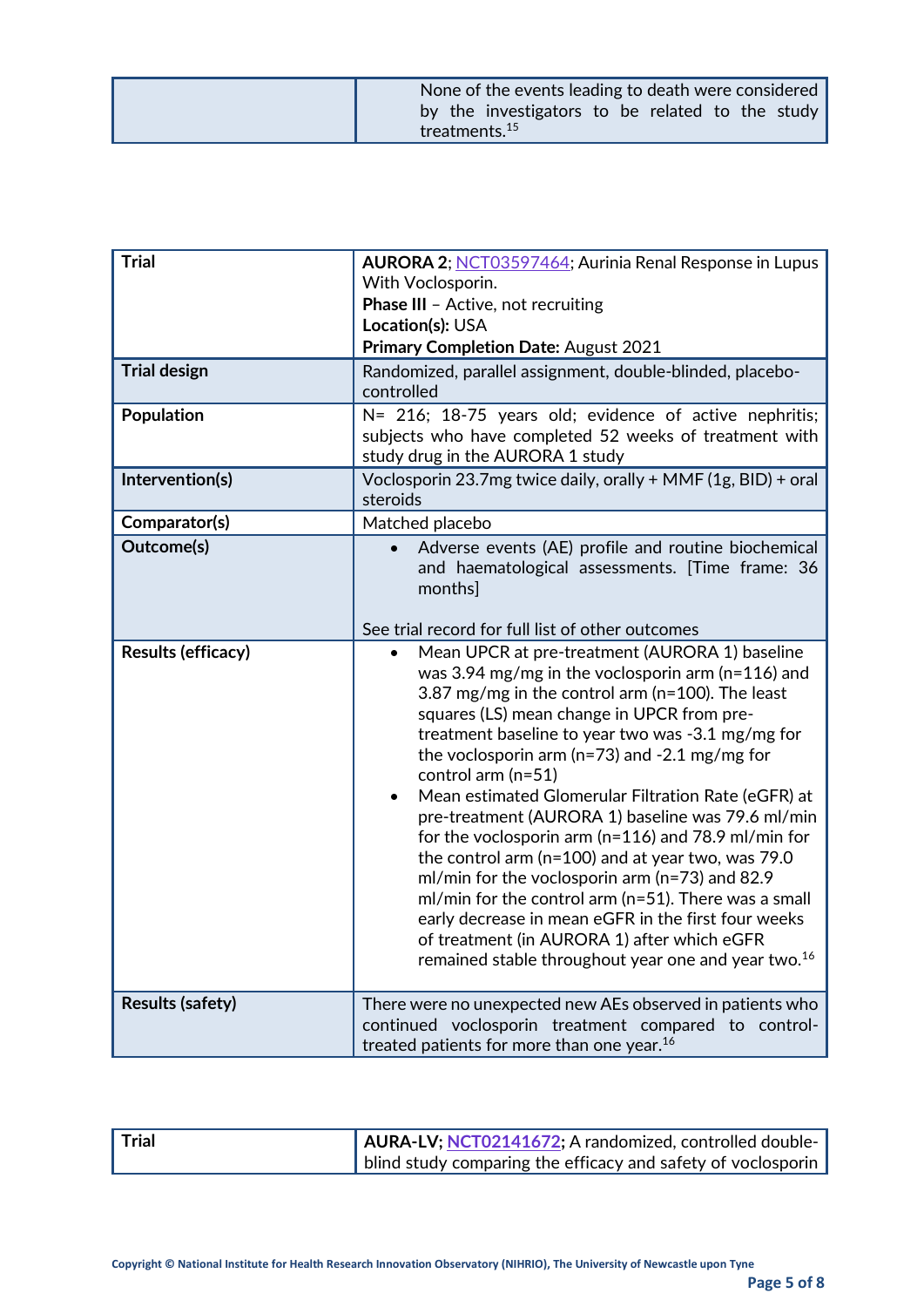| Randomized,<br>parallel<br>quadruple-blinded,<br>assignment,<br>placebo-controlled<br>N=265; 18-75 years old; Diagnosis of LN<br>Voclosporin 23.7 mg BID (low dose) +MMF (1g BID) + oral                                                                                                                                                                                                                                                                                                                                               |  |
|----------------------------------------------------------------------------------------------------------------------------------------------------------------------------------------------------------------------------------------------------------------------------------------------------------------------------------------------------------------------------------------------------------------------------------------------------------------------------------------------------------------------------------------|--|
|                                                                                                                                                                                                                                                                                                                                                                                                                                                                                                                                        |  |
|                                                                                                                                                                                                                                                                                                                                                                                                                                                                                                                                        |  |
| $\bullet$<br>corticosteroids<br>Voclosporin 39.5 mg BID (high dose) +MMF (1g BID) +<br>oral corticosteroids                                                                                                                                                                                                                                                                                                                                                                                                                            |  |
| Matched placebo                                                                                                                                                                                                                                                                                                                                                                                                                                                                                                                        |  |
| Number of subjects achieving complete<br>renal<br>$\bullet$<br>remission (CRR) at 24 weeks. CRR is defined as<br>confirmed protein/creatinine ratio of $\leq 0.5$ mg/mg<br>and eGFR $\geq 60$ mL/min/1.73m2 or no confirmed<br>decrease from baseline in eGFR of $\geq$ 20%. Subjects<br>who receive rescue medication for lupus or $\geq 10$ mg<br>prednisone for >3 consecutive days or >7 days total<br>from weeks 16-26 will not be considered as achieving<br>complete remission.                                                 |  |
| See trial record for full list of other outcomes                                                                                                                                                                                                                                                                                                                                                                                                                                                                                       |  |
| CRR at week 24 was achieved by 29 (32.6%) subjects<br>٠<br>in the low-dose voclosporin group, 24 (27.3%)<br>subjects in the high-dose voclosporin group, and 17<br>(19.3%) subjects in the placebo group (OR=2.03 for<br>low-dose voclosporin versus placebo).<br>The significantly greater CRR rate in the low-dose<br>٠<br>voclosporin group persisted at 48 weeks, and CRRs<br>were also significantly more common in the high-<br>dose voclosporin group compared to placebo at 48<br>weeks.<br>See trial record for full results. |  |
| There were more serious adverse events in both voclosporin                                                                                                                                                                                                                                                                                                                                                                                                                                                                             |  |
| groups, and more deaths in the low-dose group compared to<br>placebo and high-dose voclosporin groups (11.2%, 1.1%, and<br>2.3%, respectively).<br>See trial record for full results.                                                                                                                                                                                                                                                                                                                                                  |  |
|                                                                                                                                                                                                                                                                                                                                                                                                                                                                                                                                        |  |

## **ESTIMATED COST**

The cost of voclosporin is not yet known.

# **RELEVANT GUIDANCE**

**NICE GUIDANCE**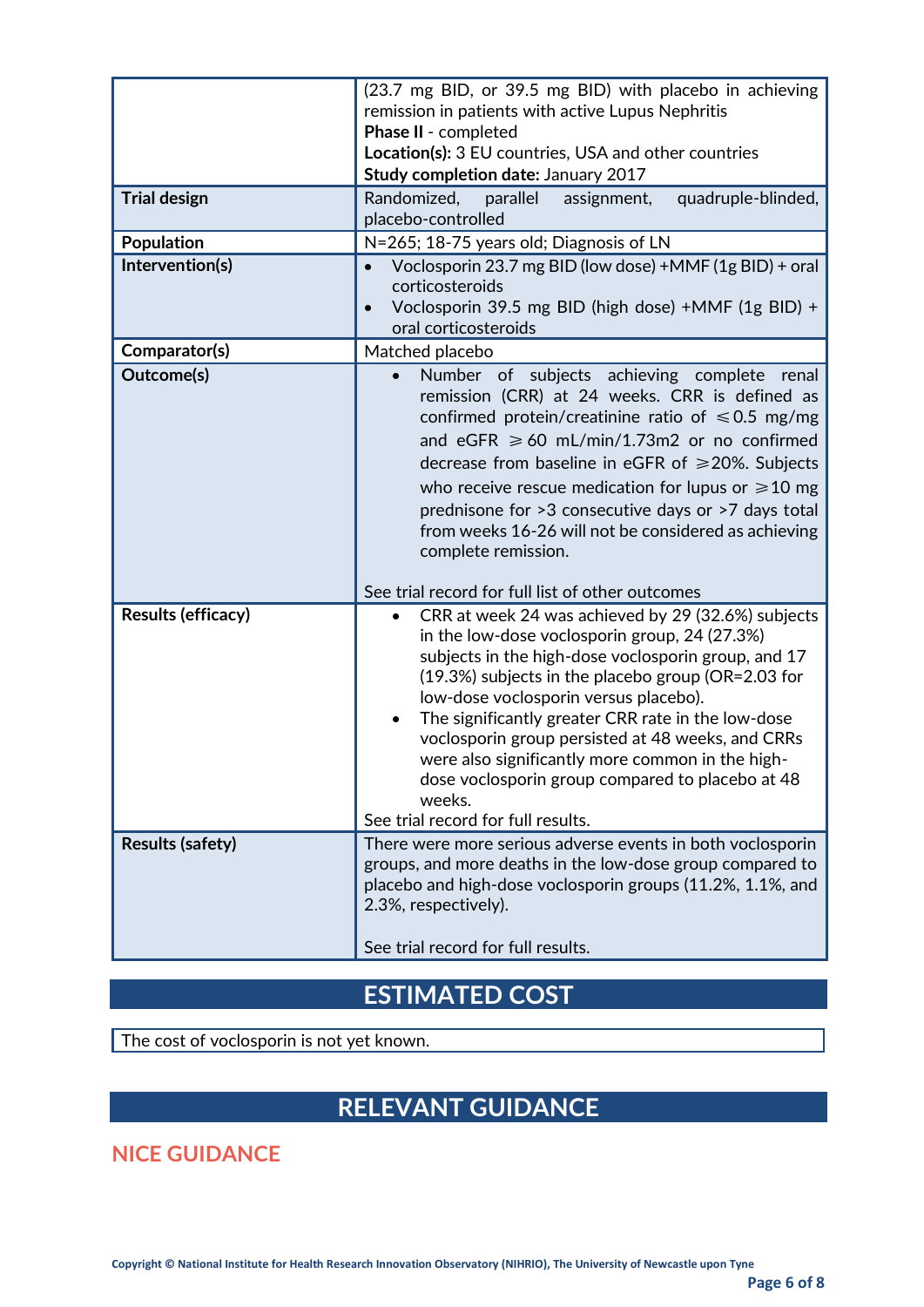- NICE technology appraisal guidance. Anifrolumab for treating active autoantibodypositive systemic lupus erythematosus. [GID-TA10676]. Expected April 2022.
- NICE technology appraisal guidance in development. Belimumab for treating active autoantibody-positive systemic lupus erythematosus (review of TA397). Expected July 2021.
- NICE technology appraisal guidance. Belimumab for treating active autoantibody-positive systemic lupus erythematosus (TA397). June 2016.

## **NHS ENGLAND (POLICY/COMMISSIONING) GUIDANCE**

• NHS England. Clinical Commissioning Policy: Rituximab for the treatment of Systemic Lupus Erythematosus in adults. A13/PS/a. August 2013.

#### **OTHER GUIDANCE**

• Fanouriakis A, Kostopoulou M, Alunno A, et al. 2019 update of the Joint European League Against Rheumatism and European Renal Association–European Dialysis and Transplant Association (EULAR/ERA–EDTA) recommendations for the management of lupus nephritis. 2020.<sup>14</sup>

**Parikh SV, Almaani S, Brodsky S, Rovin B. Update on Lupus Nephritis: Core Curriculum 2020.**<sup>17</sup> British Society for Rheumatology. Guideline for the management of systemic lupus erythematosus in adults. 2017.<sup>4</sup>

• NICE evidence summary. Systemic lupus erythematosus: oral mycophenolate (ESUOM36). November 2014.<sup>18</sup>

## **ADDITIONAL INFORMATION**

## **REFERENCES**

- 1 ClinicalTrials.gov. *Aurinia Renal Response in Active Lupus With Voclosporin (AURORA)*. *Trial ID: NCT03021499*. Status: Completed. Available from:
- <https://clinicaltrials.gov/ct2/show/study/NCT03021499> [Accessed 19 May 2021]. 2 Aurinia. *Aurinia To Present Supportive AURORA 2 Continuation Study Interim Analysis*
- *Demonstrating Long-Term Safety & Efficacy of LUPKYNIS™ (voclosporin) in Subjects with Lupus Nephritis.* 2021. Available from[: https://ir.auriniapharma.com/press-releases/detail/223/aurinia](https://ir.auriniapharma.com/press-releases/detail/223/aurinia-to-present-supportive-aurora-2-continuation-study)[to-present-supportive-aurora-2-continuation-study](https://ir.auriniapharma.com/press-releases/detail/223/aurinia-to-present-supportive-aurora-2-continuation-study) [Accessed 03 June 2021].
- 3 Clinicaltrials.gov. *14 Studies found for: voclosporin | Phase 2, 3.* Available from: [https://clinicaltrials.gov/ct2/results?term=voclosporin&age\\_v=&gndr=&type=&rslt=&phase=1&](https://clinicaltrials.gov/ct2/results?term=voclosporin&age_v=&gndr=&type=&rslt=&phase=1&phase=2&Search=Apply) [phase=2&Search=Apply](https://clinicaltrials.gov/ct2/results?term=voclosporin&age_v=&gndr=&type=&rslt=&phase=1&phase=2&Search=Apply) [Accessed 19 May 2021].
- 4 Gordon C, Amissah-Arthur M-B, Gayed M, Brown S, Bruce IN, D'Cruz D, et al. The British Society for Rheumatology guideline for the management of systemic lupus erythematosus in adults. *Rheumatology*. 2018;57(1):e1-e45. Available from: [https://doi.org/10.1093/rheumatology/kex286.](https://doi.org/10.1093/rheumatology/kex286)
- 5 Lech M, Anders H-J. The Pathogenesis of Lupus Nephritis. *Journal of the American Society of Nephrology*. 2013;24(9):1357. Available from: [https://doi.org/10.1681/ASN.2013010026.](https://doi.org/10.1681/ASN.2013010026)
- 6 Lupus UK. *Lupus and Renal Disease.* Available from: [https://www.lupusuk.org.uk/medical/nurses](https://www.lupusuk.org.uk/medical/nurses-guide/renaldisease/)[guide/renaldisease/](https://www.lupusuk.org.uk/medical/nurses-guide/renaldisease/) [Accessed 20 May 2021].